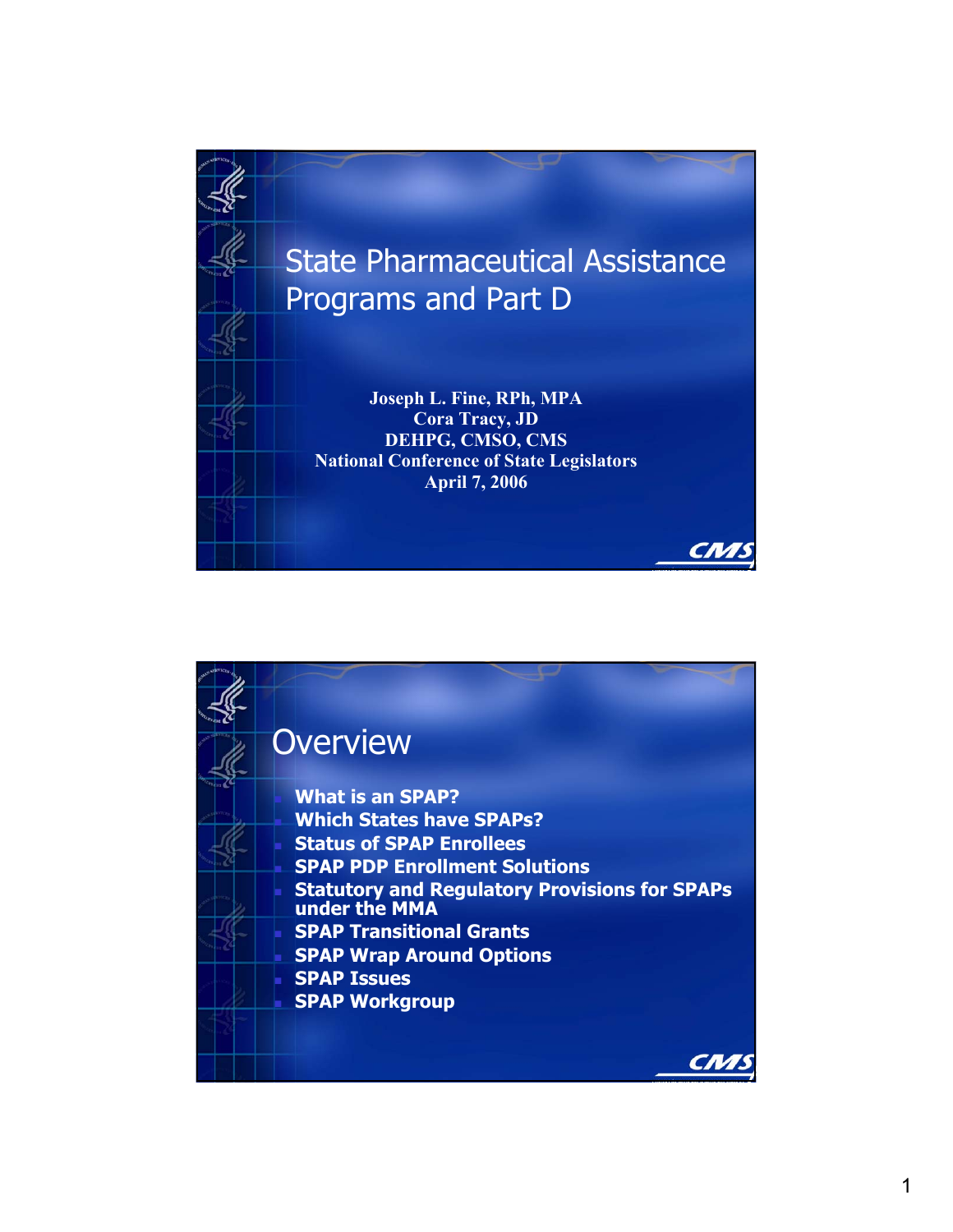

## What is a SPAP? \*National Health Policy Forum (April 2004)

 State Pharmaceutical Assistance Programs (SPAPs) are state-sponsored programs that provide senior citizens and individuals with disabilities increased access to prescription drugs. These programs operate outside the state/federal Medicaid program and are usually funded exclusively with state dollars.

CN<sub>7</sub>

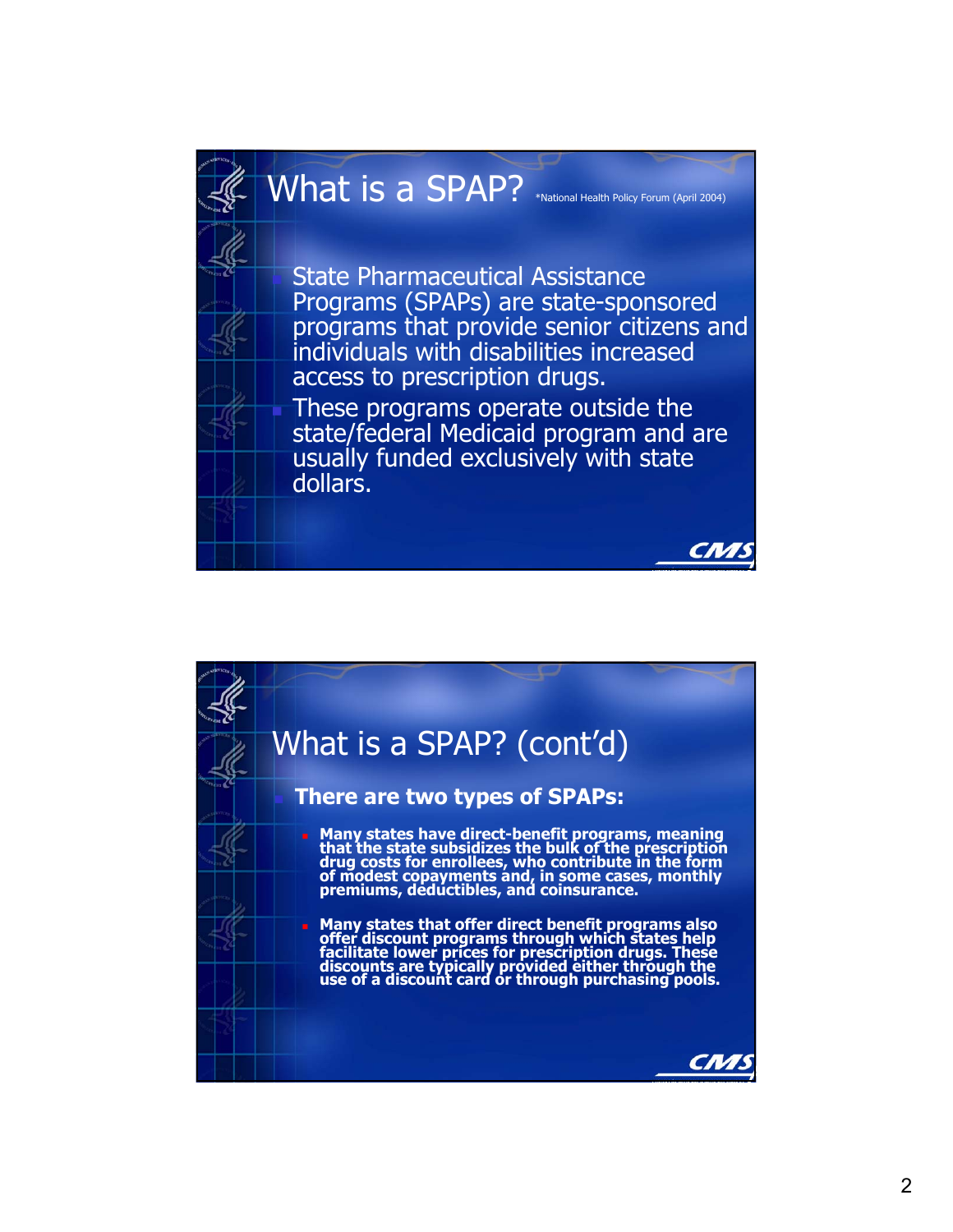

|                                                                                                                                                                                                        | <b>Which States Have SPAPs?</b>                                                                                                                                                                                                                |
|--------------------------------------------------------------------------------------------------------------------------------------------------------------------------------------------------------|------------------------------------------------------------------------------------------------------------------------------------------------------------------------------------------------------------------------------------------------|
| <b>Alaska</b><br>California<br>Connecticut<br><b>Delaware</b><br><b>Florida</b><br><b>Illinois</b><br><b>Indiana</b><br><b>Massachusetts</b><br><b>Maine</b><br>Maryland<br><b>Missouri</b><br>Montana | <b>North Carolina</b><br><b>New Jersey</b><br><b>New York</b><br><b>Nevada</b><br>Pennsylvania<br><b>Rhode Island</b><br>South Carolina<br><b>Texas</b><br>■ Vermont<br>■ Washington<br><b>Wisconsin</b><br>■ Wyoming<br><b>Virgin Islands</b> |
|                                                                                                                                                                                                        |                                                                                                                                                                                                                                                |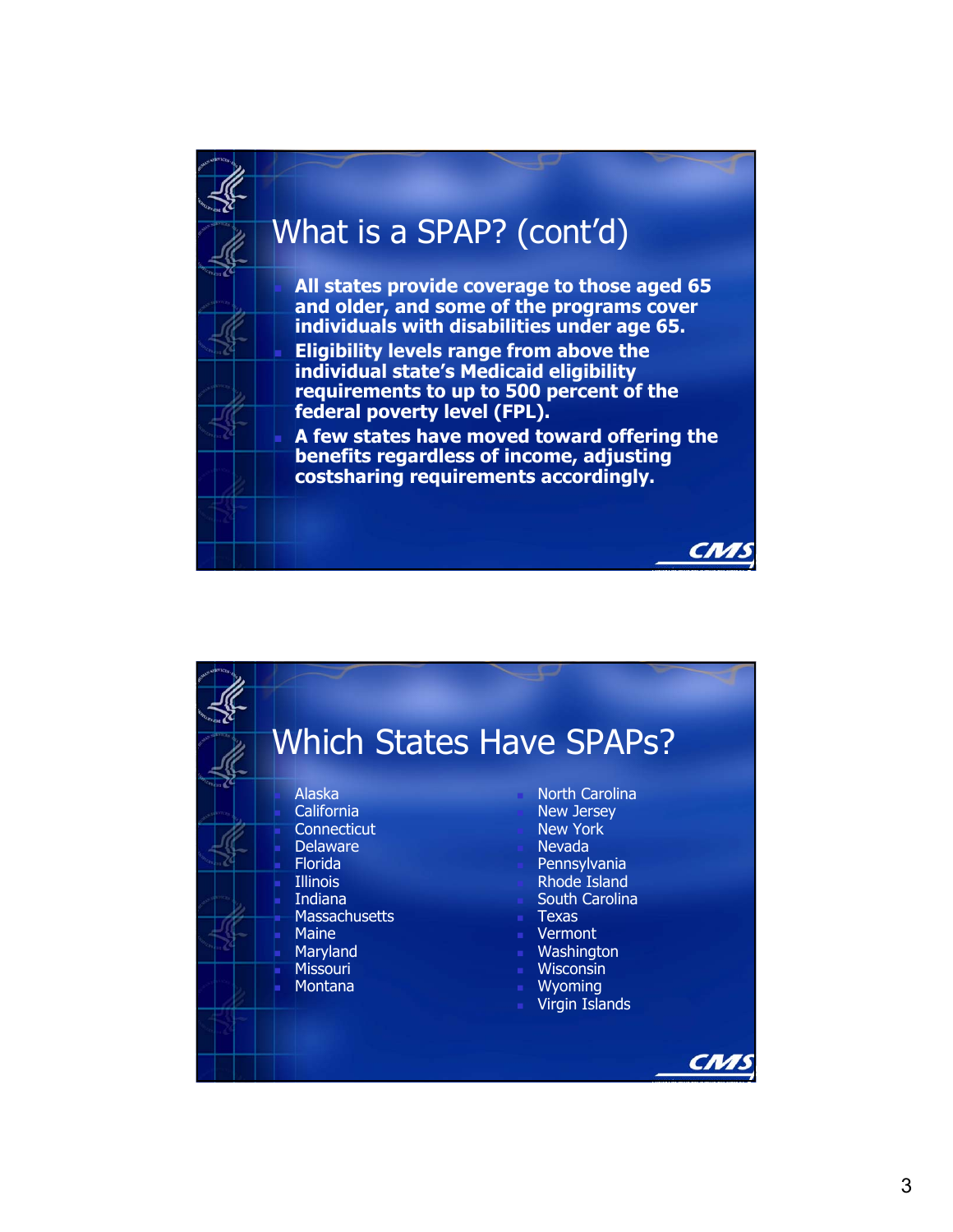



 If MSP eligibles have not chosen a Plan, CMS will facilitate their enrollment into a Plan effective May 1, 2006. For non-MSP SPAP enrollees who do not choose a Plan, CMS will not facilitate their enrollment into a Plan.

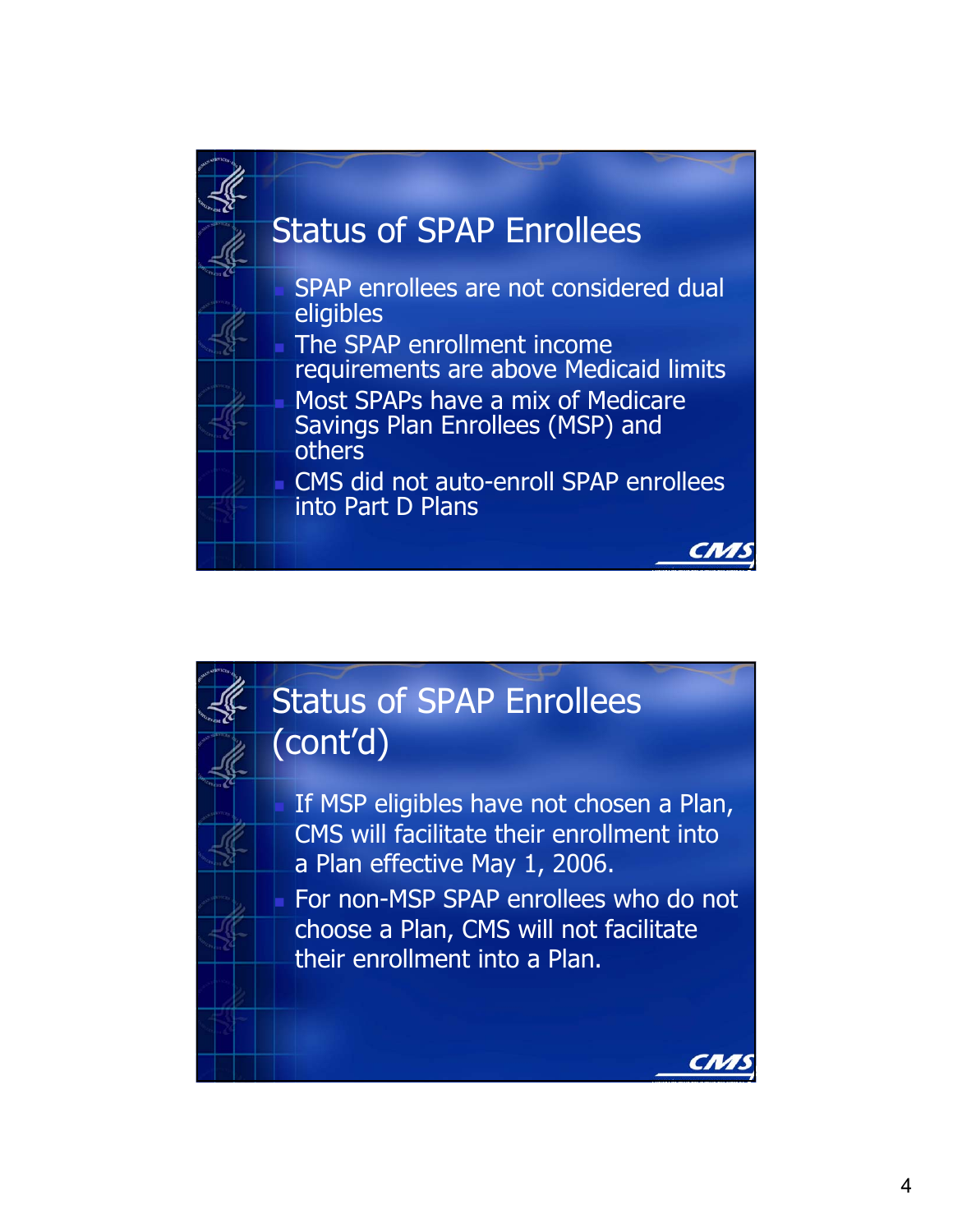

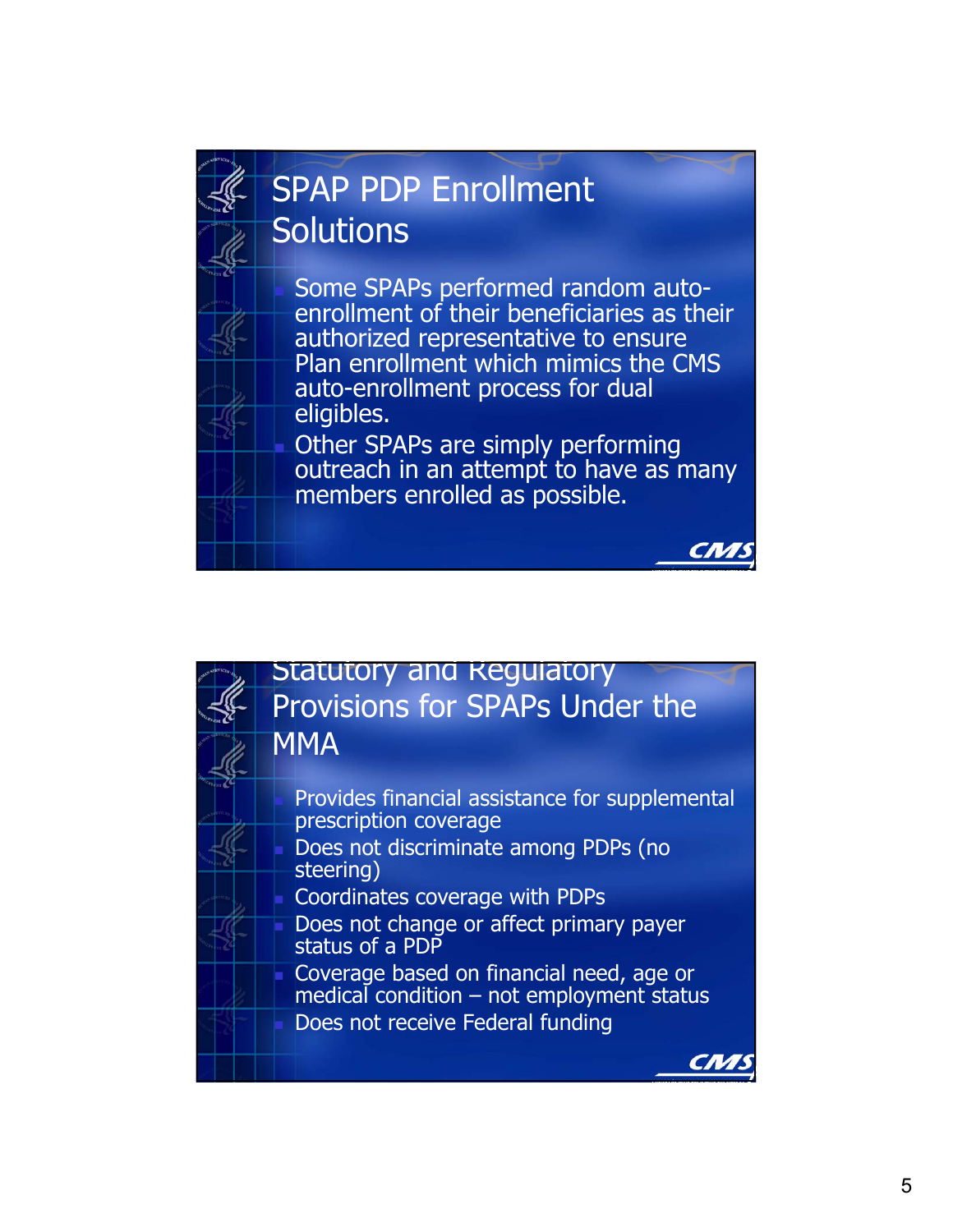

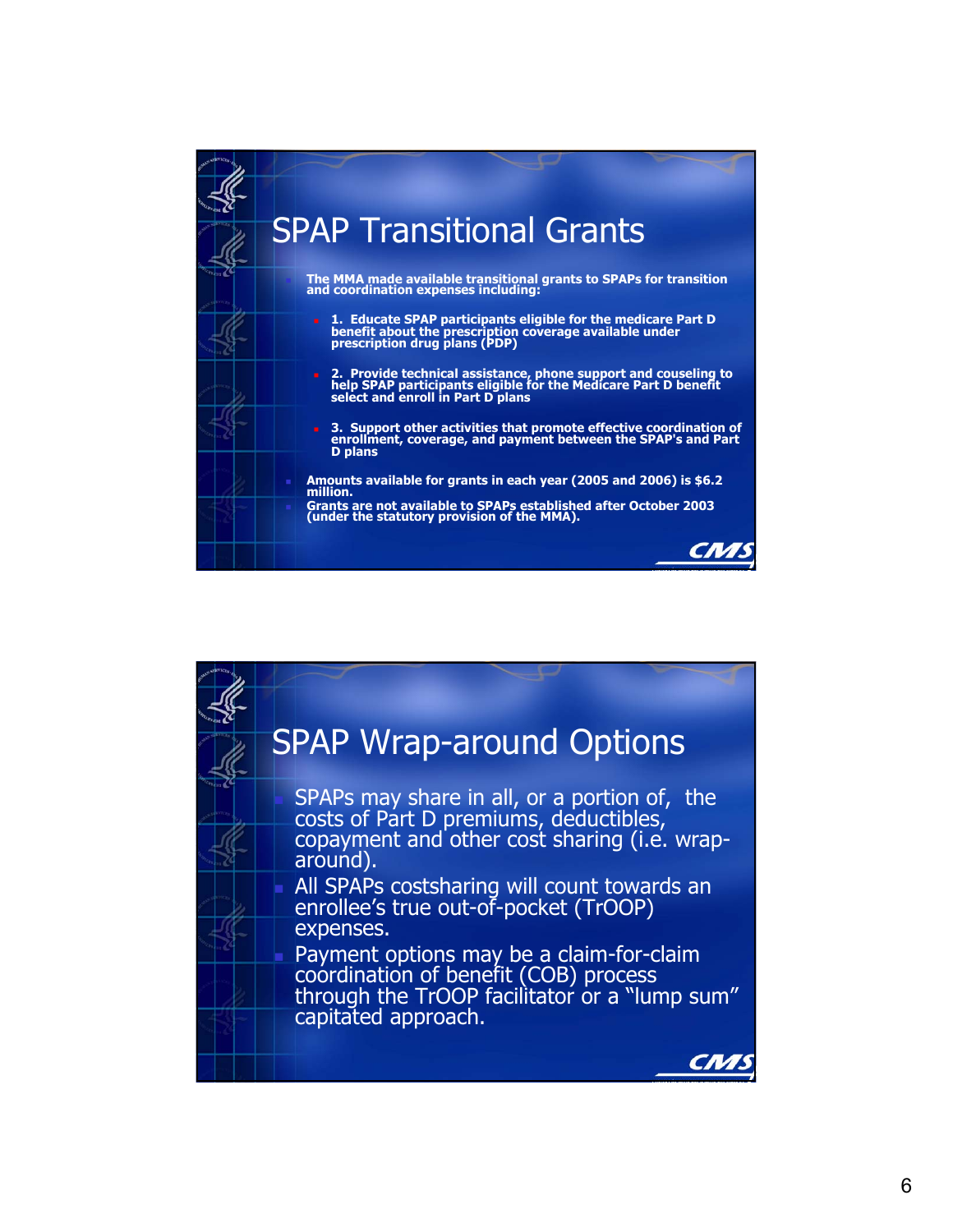